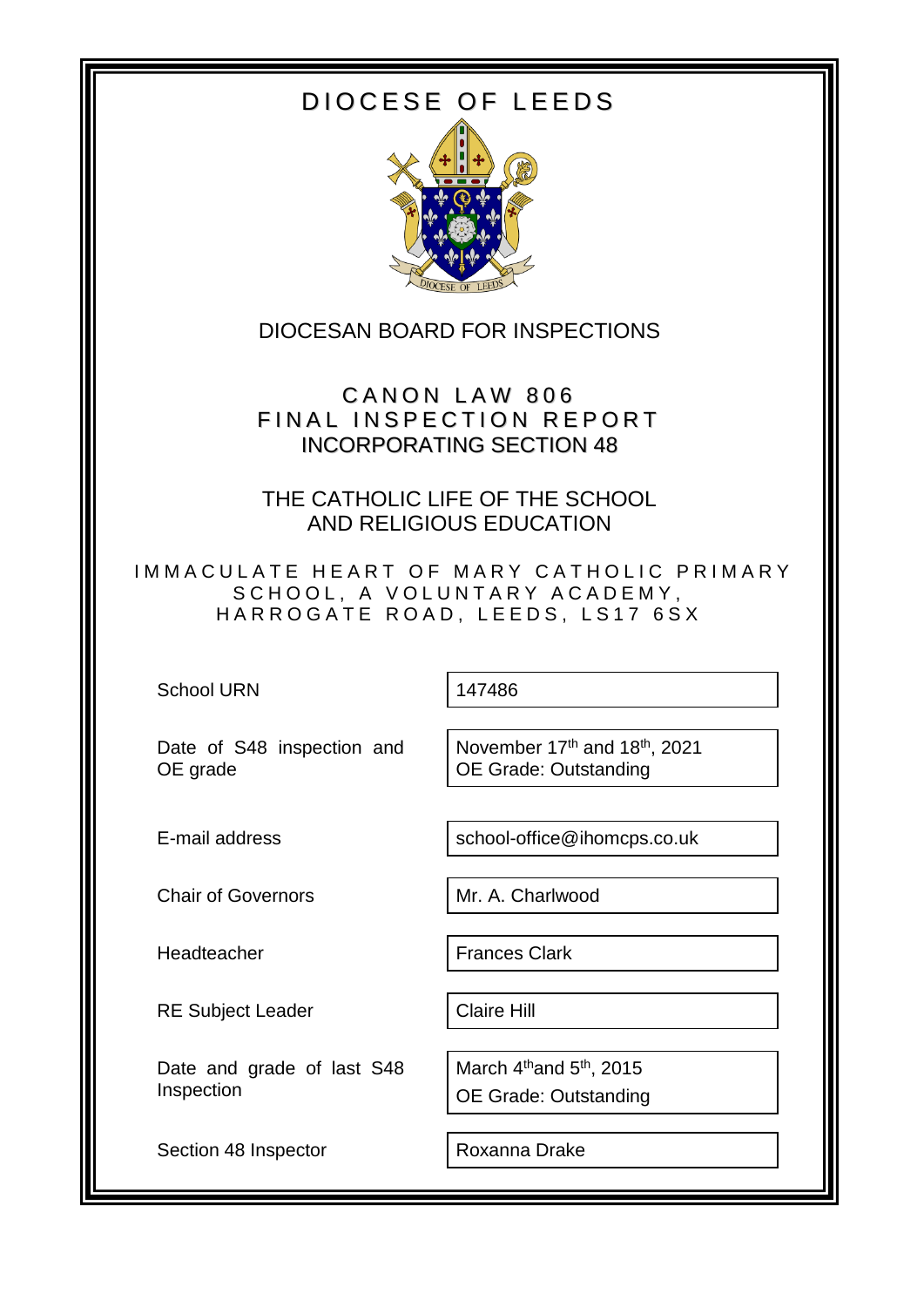# **INSPECTION JUDGEMENTS**

**Inspection Grades: 1 is Outstanding, 2 is Good, 3 Requires improvement in order to be good, 4 is Inadequate**

**OVERALL EFFECTIVENESS:** how effective is the school in providing Catholic Education.

*The above judgement on overall effectiveness is based on all the available evidence following the evaluation of:*

#### **CATHOLIC LIFE 1**

#### **RELIGIOUS EDUCATION 1**

#### **COLLECTIVE WORSHIP 1**

#### **Summary of key findings:**

### **This is an Outstanding Catholic Primary School**

- The headteacher and senior leaders are passionate about the responsibility they have to promote the Catholic Life of the School.
- The governor with responsibility for the Catholic Life of the school and the chair of governors are regular visitors to school. Along with other governors, they monitor, promote and evaluate the provision for the Catholic Life of the school to an outstanding degree.
- Leaders and governors ensure that Religious Education (RE) has full parity with other core subjects and fully support all diocesan requirements. They ensure that the Catholic Life of the school is a high priority.
- The school works very closely with the St Gregory the Great Catholic Academy Trust.
- The Personal Social and Health Education (PSHE) curriculum linked to the teaching of RE makes an outstanding contribution to pupils' knowledge and understanding of societal challenges for individuals, particularly at upper Key Stage Two. Pupils are able to use their knowledge, understanding and skills effectively, to reflect spiritually, and to think ethically and theologically.
- The extent to which pupils contribute to and benefit from the Catholic Life of Immaculate Heart of Mary School is outstanding. Almost all pupils value and actively participate in the Catholic Life and mission of the school.
- Almost all pupils show a deep respect for themselves and others as made in the image and likeness of God. The behaviour of almost all pupils is exemplary. In proportion to their years, they show an ability to listen, to give thanks, and to empathise with the lives of others. They are quick to congratulate others.
- There is a strong emphasis on the school's commitment to Catholic social teaching, especially to the dignity of every human person.
- Leaders are very visible as models in preparing and presenting acts of Collective Worship and are models of outstanding practice.
- Praying together is a part of the daily experience for all pupils and staff and pupils are very reverent and respectful.

| 1 |  |
|---|--|
|   |  |

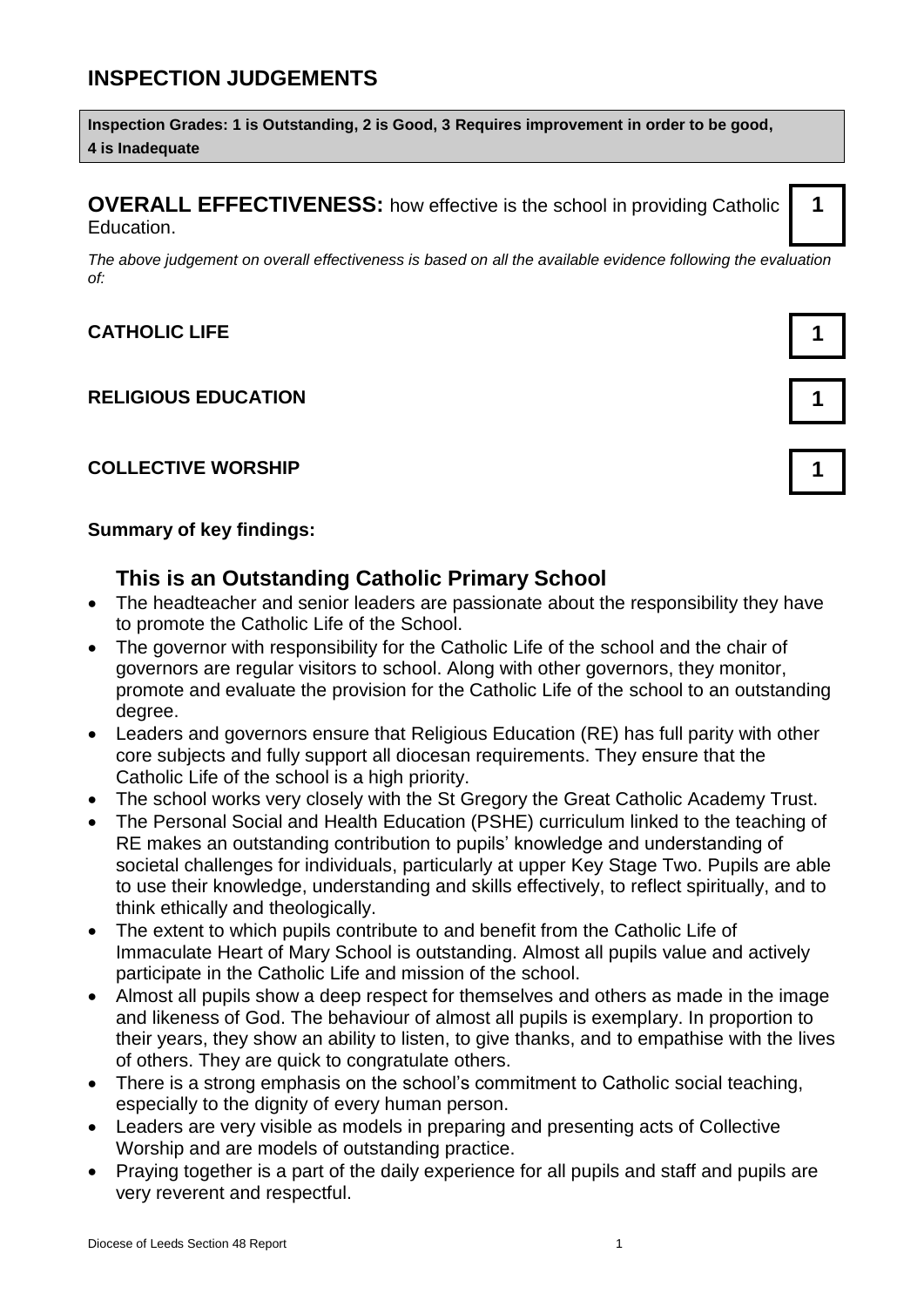- Pupil voice features strongly at Immaculate Heart of Mary School and numerous groups are available for them to join such as the Mini-Vinnies, Eco Challenge Committee, School Council and the more recently formed Faith in Action award group.
- Parish links are extremely strong. One parent commenting, 'There is a huge overlap between the parish and the school, for example - altar servers; Beavers; Brownies and the school choir'.
- The school has addressed the key areas for development raised in the last Section 48 inspection
- The governing body has ensured that all canonical and statutory duties are fulfilled.

#### **What the school needs to do to improve further**

- Develop the understanding and skills of pupils in planning and leading acts of Collective Worship in a variety of contexts from an early age through:
	- o Greater focus on what is expected at each age phase and
	- o Increasing pupil self evaluation of child led acts of Collective Worship and their recording on a standard document to aid quality assurance and improvement.
- Continue to raise standards in Religious Education by ensuring that expectations for pupils are consistently high, particularly for the more able.

#### **Information about this inspection**

The Inspection of Immaculate Heart of Mary Catholic Primary School was carried out under the requirements of the Education Act 2005, and in accordance with the Leeds Diocesan Framework and Schedule for Section 48 Inspections approved by the Bishop of Leeds. The inspection reviews and evaluates how effective the school is in providing Catholic education. This process begins with the school's own self-evaluation and the inspection schedule follows the criteria set by the National Board of Religious Inspectors and Advisers (NBRIA 2017). While following the inspection schedule as published, the inspector acknowledged the significant impact of the Coronavirus pandemic on schools over a sustained period, and took this into consideration when reaching judgements.

The inspector reviewed in detail the following aspects:

 The extent to which any key issues identified for action in the previous Section 48 inspection have been addressed.

- The extent to which pupils contribute to and benefit from the Catholic Life of the School
- How well pupils achieve and enjoy their learning in RE.
- The quality of teaching, learning and assessment of RE.
- How well pupils respond to and participate in the school's acts of Collective Worship.
- The quality of Collective Worship provided by the school.

 How well leaders and governors promote, monitor and evaluate the provision for the Catholic Life of the school, Religious Education and Collective Worship.

The inspector conducted the following inspection activities: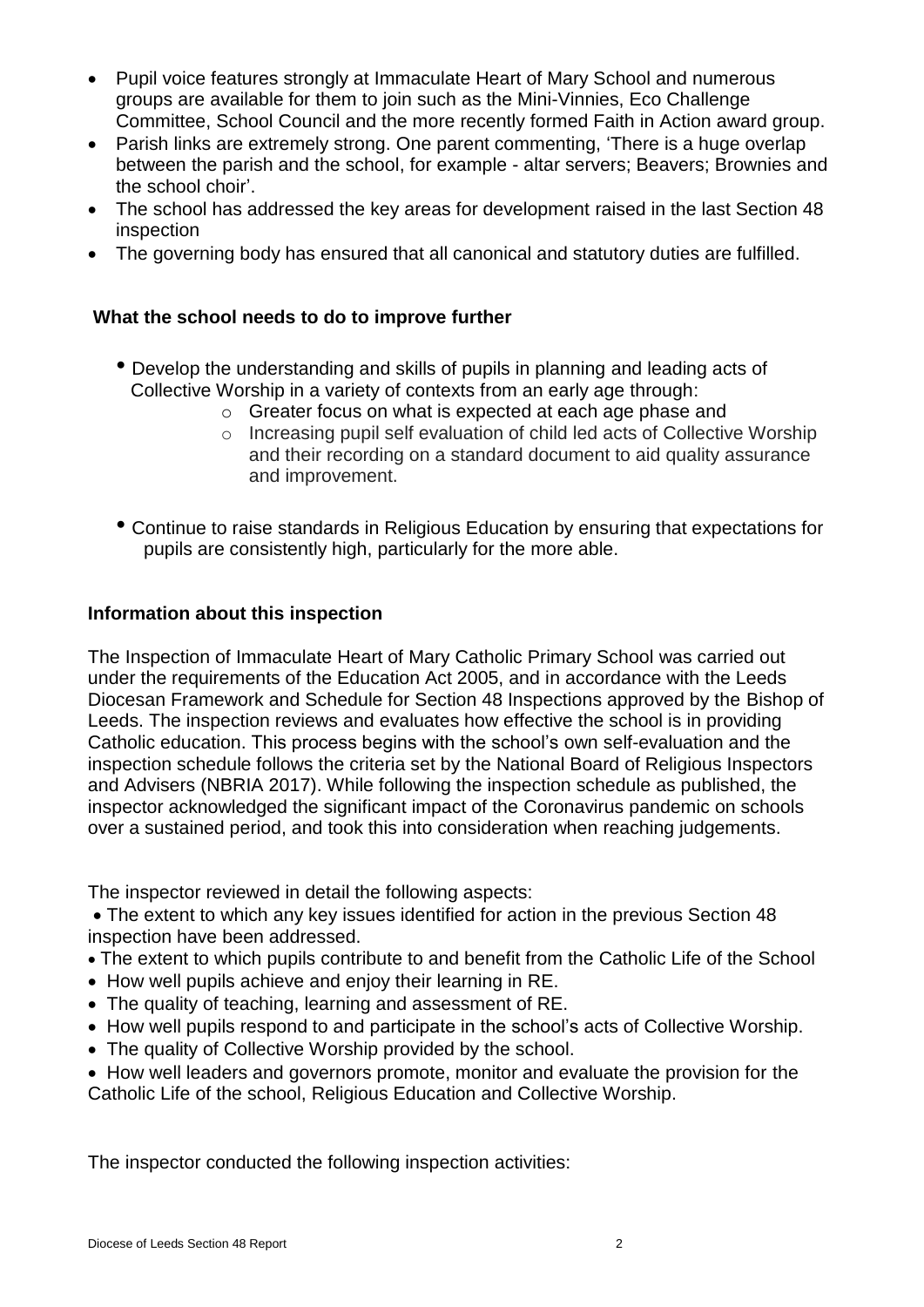A focused learning walk of all the teaching areas with the Headteacher and Deputy **Headteacher** 

• RE teaching and learning was observed covering all key stages.

 Observation of acts of Collective Worship covering all key stages. This included pupil led, teacher led and shared teacher and pupil led acts of Collective Worship to classes and key stages.

• Detailed discussions were conducted with the headteacher, the deputy head who is also the RE subject leader; the PSHE subject leader, the subject leader for Collective Worship, chair of governors, the governor responsible for RE, the parish priest, representatives from the Mini Vinnies, the Eco Team and the Faith in Action group and other pupils and parents.

• Scrutinised a wide range of planning, monitoring and evaluation documentation including the school's Diocesan Self Evaluation Form (DSEF), the School Improvement Plan (SIP) and the RE action plan, the Relationship and Sex Education Policy (RSE), the school website, newsletters, parental surveys and feedback; RE displays in classrooms and public areas; and evidence of religious celebrations were noted during the inspection.

 Discussion and analysis with the RE subject leader of the school's RE pupil progress and attainment tracking system.

 A detailed scrutiny of pupils' RE workbooks and recorded evidence of excellence in RE, covering all key stages.

• Analysis of the headteacher's reports to governors, the latest governing body minutes, and the RE budget.

#### **Information about this school**

 Immaculate Heart of Mary Catholic Primary School is one of two primary schools serving the Parish of St John Vianney in North East Leeds. The school converted to academy status on 1 March 2020. The school is part of the St Gregory the Great Catholic Multi Academy Trust.

 It is a popular, over-subscribed two form entry school with an admission number of 60. One year group, currently Year 4, comprises three classes. This was a result of a bulge year group in 2017.

 A new headteacher was appointed in September 2021. The deputy head teacher was in post at the last inspection. The current parish priest took up his appointment recently and is a member of the governing body.

 There are eleven full time teachers and nine part time teachers, two of these hold the Catholic Certificate of Religious Studies (CCRS). The full time equivalent (fte) total number of Catholic teachers is eight. All teachers teach RE. The school also employs 16 (fte) classroom support staff.

 The school provides a before and after school club. A wide range of after school extra-curricular activities is available for pupils to join.

 The proportion of pupils from minority ethnic backgrounds is well below average. The proportion of disadvantaged pupils who are supported through the pupil premium is below average. The proportion of disabled pupils and those who have special educational needs is below average. The proportion of pupils with an education, health and care plan is average.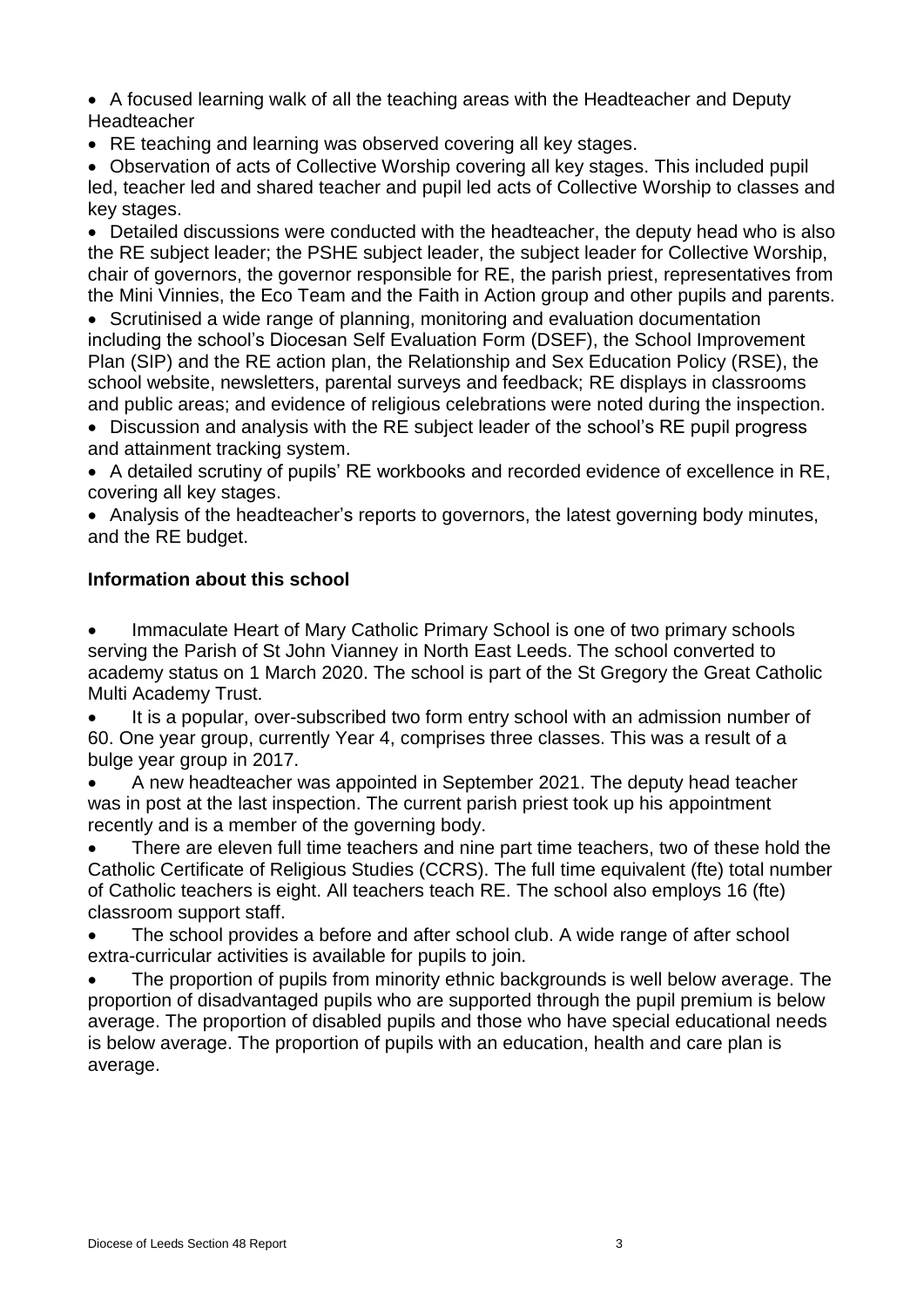# **Full report - inspection judgements**

# **CATHOLIC LIFE**

### **The Catholic Life of the school is outstanding**

| The extent to which pupils contribute to and benefit from the Catholic Life of the<br>school.                    |  |
|------------------------------------------------------------------------------------------------------------------|--|
| The quality of provision for the Catholic Life of the school                                                     |  |
| How well leaders and governors promote, monitor and evaluate the provision of the<br>Catholic Life of the school |  |

 The headteacher and senior leaders are passionate about the responsibility they have to promote the Catholic Life of the School.

 The extent to which pupils contribute to and benefit from the Catholic Life of Immaculate Heart of Mary School is outstanding. Almost all pupils value and actively participate in the Catholic Life and mission of the school. As one parent commented, 'The children are very proud of their school. They have a strong sense of loyalty and Catholic identity'.

 Almost all pupils show a deep respect for themselves and others as made in the image and likeness of God. The behaviour of almost all pupils is exemplary at all times. In proportion to their years, they show an ability to listen, to give thanks, and to empathise with the lives of others.

 The half term virtue 'Patience' was used and drawn upon by the pupils to reflect upon their own understanding of the virtue and for them to place it into the perspective of their own lives.

 Almost all pupils enthusiastically embrace the demands that membership of the school community entails. Entry to competitions, organized by the school, is keenly supported. One pupil shared, 'There was a competition to draw the best football shirt to win a football'. Another pupil shared, 'I love our school. It has lots of nice people in it'.

 There is a strong emphasis on the school's commitment to Catholic Social Teaching, especially to the dignity of every human person. Year Six have adopted St George's Crypt in Leeds as a charity to support. During the coronavirus pandemic 2020-2021, the school community provided food and clothes banks for school and parish families who were in need

 Pupil voice features strongly at Immaculate Heart of Mary School and numerous groups are available for them to join such as the Mini-Vinnies, Eco Challenge Committee, School Council and the more recently formed Faith in Action award group. Kindness is shown to others regularly and to those not a part of the community. Groups and individuals are very active; they plan fundraising events, both at school and within the parish; non-uniform days, donations to Cafod and parish fairs. The Mini-Vinnies have worked closely with the parish St Vincent De Paul Society (SVP) members to design and make Christmas cards for prisoners; collected food to make hampers for families in need; and designed posters to place in classrooms requesting unused clothing and toiletries for the poor and homeless.

 Teaching in the wider curriculum strongly supports the Catholic Life of the school. Pupils are able to express opinions, they know about how to develop strong relationships and understand how to keep safe in age appropriate ways. Knowledge gained through PSHE,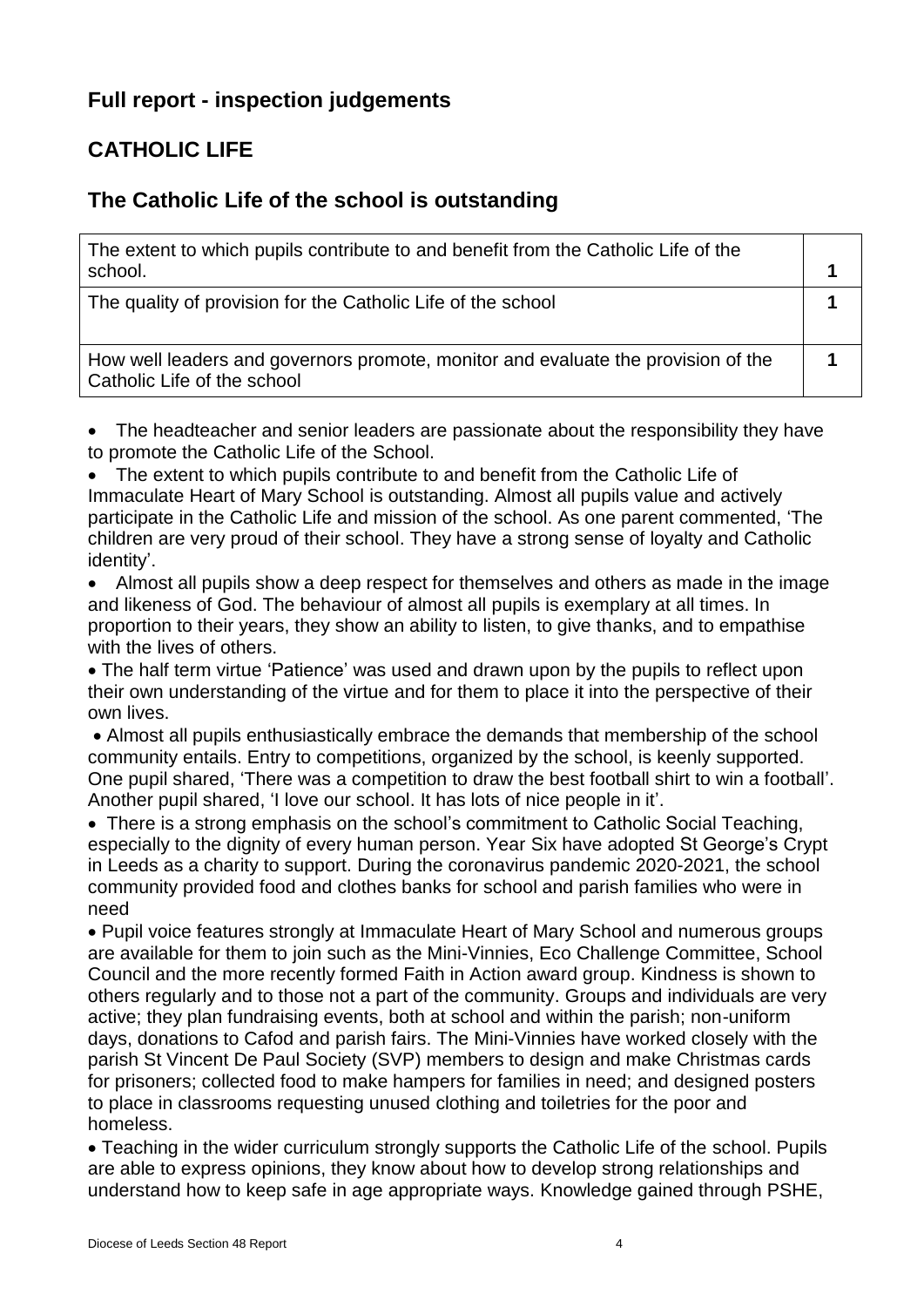RE and RSE, are used by pupils to explore themes and topics and explain their arguments. Year Six classes discussed issues concerning homelessness, and their previous experiences on the discussion of drug and alcohol abuse in their PSHE lessons gave them an excellent starting point for their discussions.

• Character education and education in virtues are central elements in the life of the school. Pupils have a clear understanding of the virtues and they know how virtues help them to be the best that they can be.

 The parish priest is a regular and inspiring visitor to the school. He praised the pupils for their understanding of liturgy and the depth of knowledge they have about their faith. He welcomes questions from the pupils usually after class masses and acts of Collective Worship.

 Parish links are extremely strong. One parent commented, 'There is a huge overlap between the parish and the school, for example - altar servers; Beavers; Brownies and the school choir". Plans for events, such as the re-introduction of the family Masses on a Sunday have been arranged. This exemplifies the school's wish to evangelise and strengthen parish links even further. Children share the readings and the school choir leads the singing.

 Displays around school are of the highest standard and clearly promote the Catholic Life of the school.

 Each classroom also has a religious focus area, displaying the correct liturgical colour and appropriate artefacts to engage the children spiritually.

 The governor with responsibility for the Catholic Life of the school and the chair of governors are regular visitors to school. Along with other governors, they monitor, promote and evaluate the provision for the Catholic Life to an outstanding degree. They are passionate about the school's mission. They provide challenge and support to leaders, ensuring the maintenance of high standards and excellent outcomes in all areas. The headteacher's report on the Catholic Life is a regular agenda item at all full governing body meetings.

 The school has a dedicated 'Holy Space room'. Staff and pupils use this holy space at various times throughout the week for prayer, acts of Collective Worship and reflection. Artefacts for prayer and liturgy and resources for character education, some chosen by Mini-Vinnies, are in the 'Holy Space' room as well as in each class base.

 The school works very closely with the St Gregory the Great Catholic Academy Trust. Meetings focus on continuing professional development (CPD) and enable Catholic Life leaders to share their expertise.

 The school improvement plan clearly prioritises the development of the Catholic Life of the school. A term by term RE action plan for the year outlines initiatives to be covered.

 The school has highly successful strategies for engaging with almost all parents and carers: these include Google classroom and digital media such as Twitter, Tapestry, the school website, texts, email, as well as weekly informative newsletters from school, the Wednesday word, and the Diocesan RE newsletter. One parent commented that the RE newsletter, 'Tells us what each year group does'. Another shared that, 'The school sends us dates of future events that are coming up'. A number of the parents were happy that all the sacramental dates for Key Stage Two pupils are shared by the school and are on the parish website.

 Sacramental preparation takes place in school led by teacher catechists and the vice chair of governors. Due to the large numbers of pupils taking First Holy Communion in 2022 (90) the decision to confer the sacrament in groups of 15 has been made.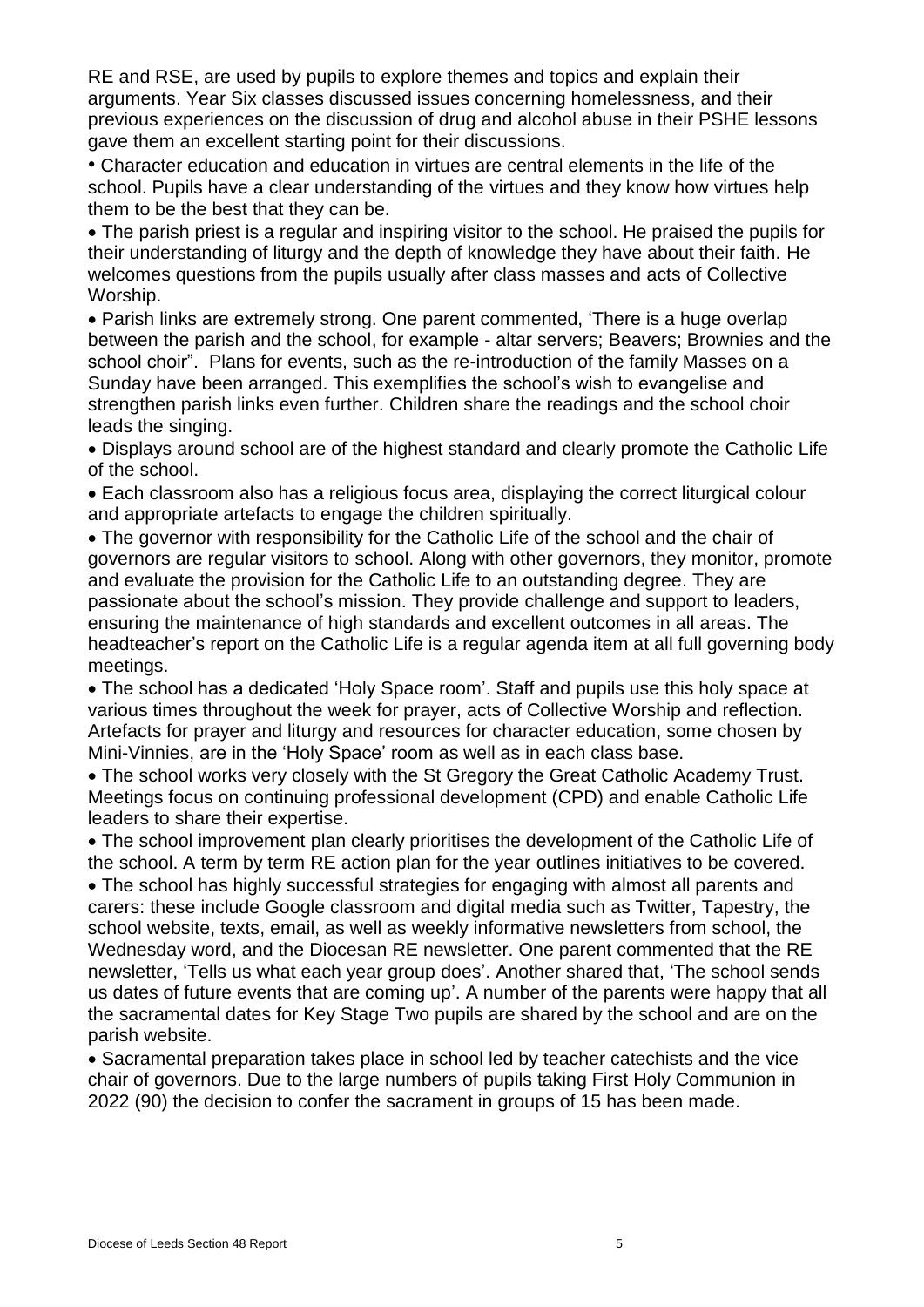## **RELIGIOUS EDUCATION**

### **Religious Education is outstanding**

| How well pupils achieve and enjoy their learning in Religious Education                                      |  |
|--------------------------------------------------------------------------------------------------------------|--|
| The quality of teaching, learning and assessment in Religious Education                                      |  |
| How well leaders and governors promote, monitor and evaluate the provision for<br><b>Religious Education</b> |  |

- Most pupils and groups, including those with special educational needs and disabilities, make good progress in each key stage. Expectations based on new interim standards for primary RE were introduced in 2020. Analysis of standards indicates that pupils are making good progress, which is commendable given the impact of the coronavirus pandemic and resultant home learning. However, not enough pupils are working at greater depth in Year Six and across the school.
- Almost all pupils concentrate exceptionally well and behaviour is exceptional.
- The end of year expectations, along with the expectations for each unit, are used to give both formative and summative assessment of pupil achievements.
- The coronavirus pandemic 2020-2021 caused great disruption for the whole community. Parents praised the staff for the way they made sure that home learning was a positive activity and feedback was given very promptly. Since return to school in September 2021 there has been a concerted effort by all staff to fill the gaps in pupils' learning. It was noted that the Early Years Foundation Stage RE entry baseline identified and reflected results lower than expected. Learning prayers and sharing bible stories was a priority in the curriculum. Planning has been adapted to cater for the majority of pupils yet there is evidence across the school that pupils who are able to work at greater depth need further challenge.
- The quality of RE teaching is good overall. Some teaching is outstanding. All lessons observed used creative elements and a variety of styles including discussion, partner talk and group task or activity. A very mature yet lively debate concerning rights and wrongs took place in upper key stage classes. Having empathy was stressed in the Year Three lesson on the relationship between Elizabeth and Mary.
- The PSHE curriculum linked to the teaching of RE makes an outstanding contribution to pupils' knowledge and understanding of societal challenges for individuals particularly at upper Key Stage Two. Pupils are able to use their knowledge, understanding and skills effectively, to reflect spiritually, and to think ethically and theologically. Upper key stage pupils were able to discuss the topic of homelessness and link this to how Jesus would expect us to treat them and were able to quote the parable of the Good Samaritan as one to use as an example.
- Teachers in lower Key Stage Two plan RE lessons together. They are confident in their subject expertise and have a good understanding of how pupils learn.
- Opportunities to use other subjects as a cross curricular medium are often taken up. In response to a question posed to upper Key Stage Two pupils asking, 'Where would God put the Ten Commandments today?' responses, on Mount Fuji, Japan or Christ the Redeemer statue, Brazil, as geographical links, were noted.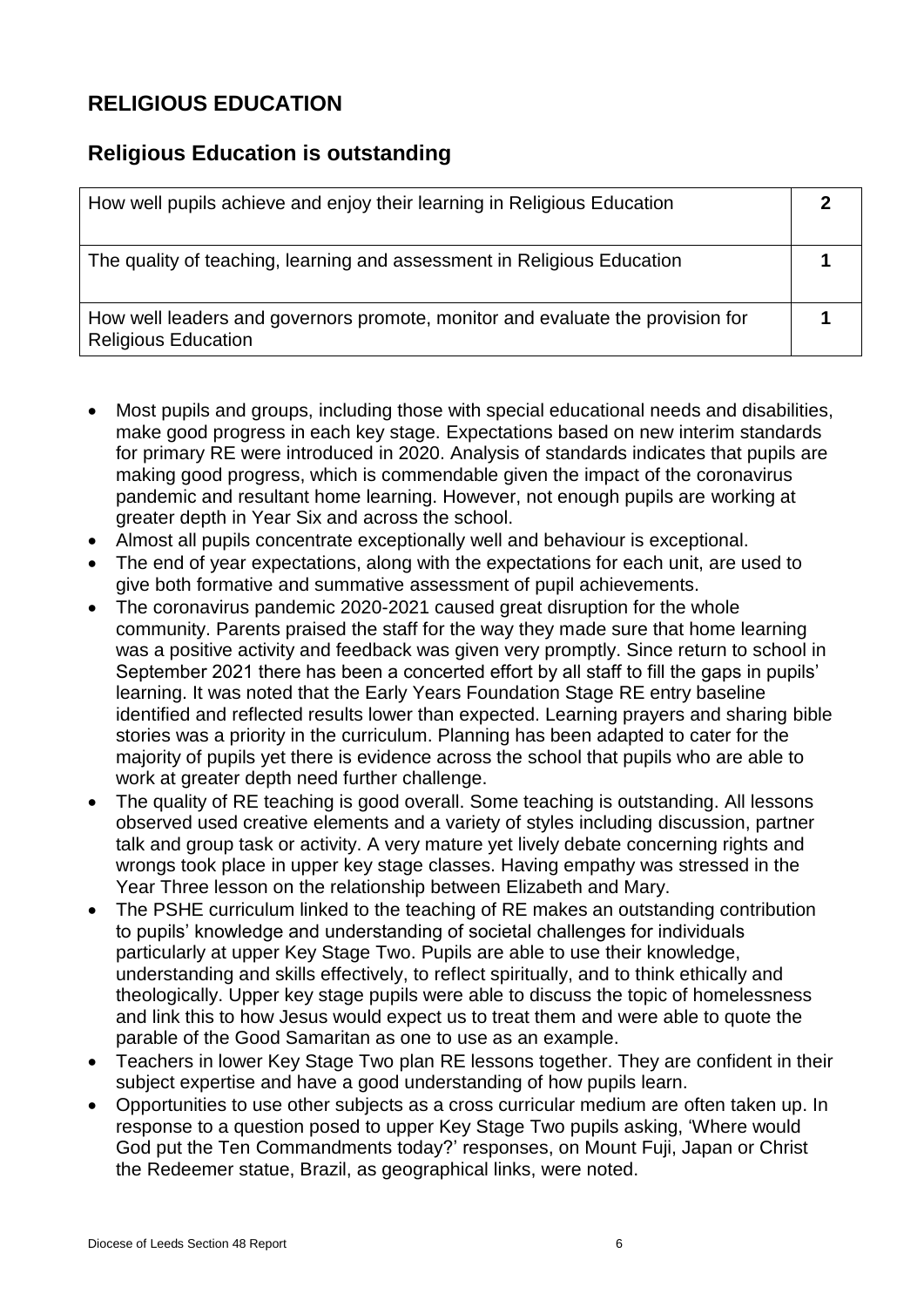- The study of other faiths, Hinduism, Sikhism and Judaism, takes place at Key Stage Two.
- Staff have attended all the creative RE CPD delivered through the Diocese of Leeds and the RE subject leader is keen to ensure that staff new to the school have this opportunity.
- RE assessment 'driver words', 'Assessment Statements', and the use of key words are important indicators of achievement across the school. Pupils are very aware of how well they are performing as the statements appear in pupil workbooks. The 'Leeds Diocesan Assessment Statements' are regularly updated and annotated by the teachers, allowing all pupils the opportunity to refer to them during the course of a taught unit. All lessons observed had a shared learning objective.
- The written work in pupils' RE workbooks has benefitted from teachers stressing the importance of key writing skills and there was evidence in workbooks across the school of various writing styles being used - newspaper reports, letter writing, cartoon captions and biographies.
- All staff rigorously apply the school's marking and feedback policy. Next steps for improvement are a common feature of work in RE across the school.
- The youngest children have access to both inside and outside provision. This was used to an outstanding degree to provide a number of linked activities to explore the visit from the Angel Gabriel to Joseph. A letter written by pupils to the Angel Gabriel from Joseph outlining the items that a baby would need after it was born was then posted in the red-letter box.
- In Key Stage One the pupils can select challenge stickers. These ask a further question about the topic and a written response is required. A combination of play activities and structured teacher support linked to the theme was evident in Year One enthusing and capturing pupils' imagination.
- In Year Two an outstanding explanation of what a mystery is and on knowing that there are three persons in one God was given. Pupils were able to relate to these and through talking with their talk partners were able to verbalise their thoughts more clearly. One pupil's response to selecting three different things about herself, 'I am a girl, I am a daughter and I am a sister', was used as a further example for the pupils.
- The school holds two parents' meetings during the year to enable parents and carers to speak with their child's teacher about their child's progress. They also receive an end of year report. Tapestry, a digital platform, enables the parents of younger children to share a more intimate part of their child's life in school.
- Additional funds have been put into the RE budget for 2021-2022 to purchase extra resources.
- Leaders and governors ensure that RE has full parity with other core subjects and fully support all diocesan requirements. They monitor and evaluate the RE curriculum through organized and focused visits - curriculum days, talking to pupils, learning walks and book scrutiny.

## **COLLECTIVE WORSHIP**

## **Collective Worship is outstanding**

| How well pupils respond to and participate in the school's Collective Worship  |  |
|--------------------------------------------------------------------------------|--|
| The quality of provision for Collective Worship                                |  |
| How well leaders and governors promote, monitor and evaluate the provision for |  |